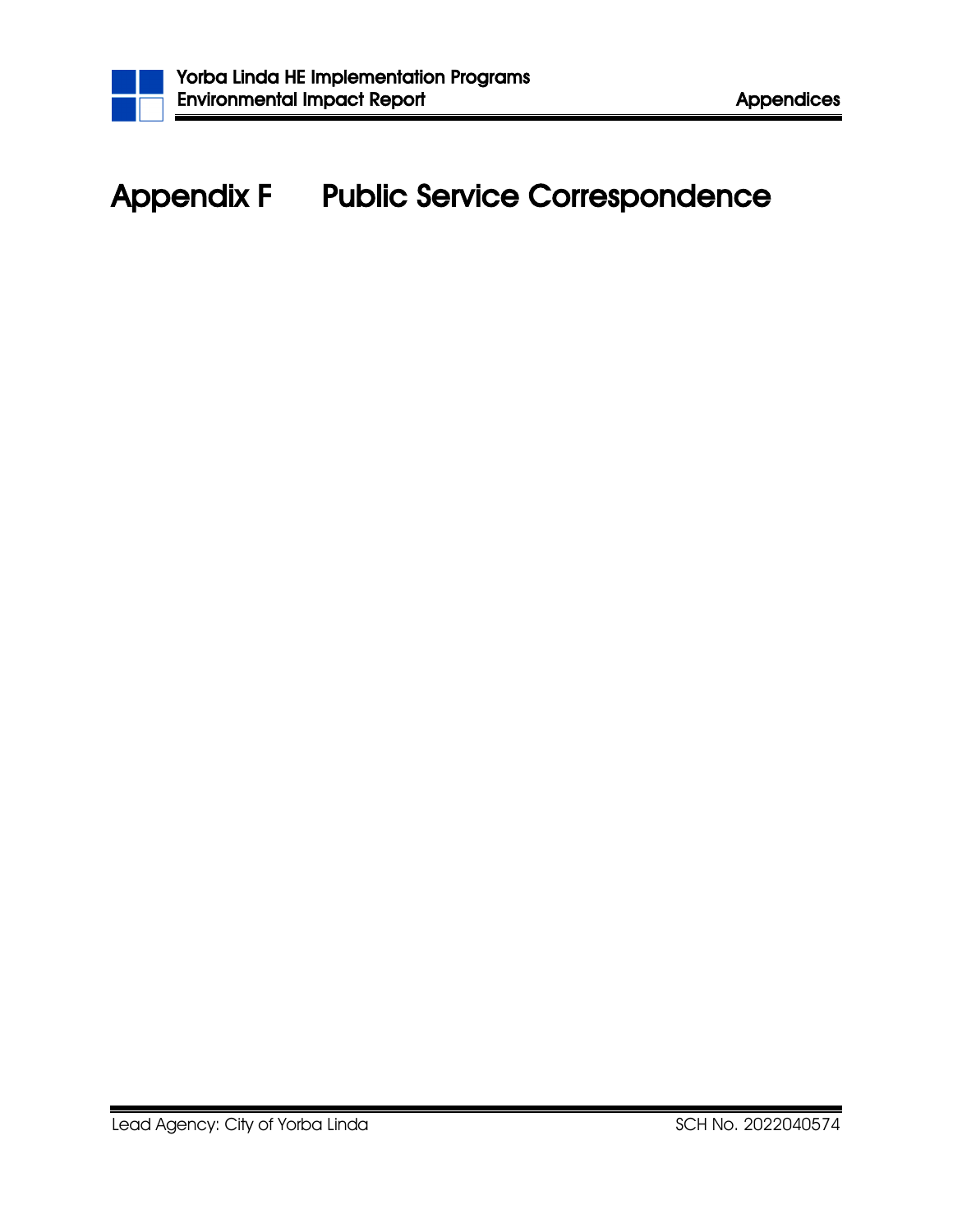1. Please provide the information requested below regarding the staffing for each of the stations serving the City of Yorba Linda 2021-2029 Housing Element Implementation Programs Project Site, as well as any other station(s) not noted but pertinent

| <b>LOCATION</b>                                                                                         | <b>DAILY STAFFING</b>                                                                                   | <b>TOTAL STAFFING</b> |
|---------------------------------------------------------------------------------------------------------|---------------------------------------------------------------------------------------------------------|-----------------------|
| Yorba Linda Police<br><b>Services</b><br>20994 Yorba Linda<br><b>Boulevard</b><br>Yorba Linda, CA 92887 | $25*$<br>* This includes two patrol shifts<br>* Also includes administrative<br>and investigative staff | 41                    |
| Other Station (relevant)                                                                                | N/A                                                                                                     |                       |

2. What is Orange County Sheriff's Department (OCSD) response time goal (in minutes) for responding to emergency and nonemergency calls in the service area?

The OC Sheriff's Department divides call into levels of priorities. For the purposes of this questionnaire, I would equate "Priority 1" calls as emergency calls and "Priority 2" calls as non-emergency calls. There are also "Priority 3" and "Priority 4" calls, which are also non-emergency calls.

The goal for Priority 1 calls is 5 minutes or less.

The goal for Priority 2 calls is 12 minutes or less.

3. What is OCSD's current average response time (in minutes) for emergency and nonemergency calls?

Yorba Linda Police Services current response times (2021) are:

Priority 1 - 4:59 Priority 2 - 12:55

4. Are there any existing deficiencies (personnel, equipment) in the police protection service currently provided to the City?

I have not identified any at this time.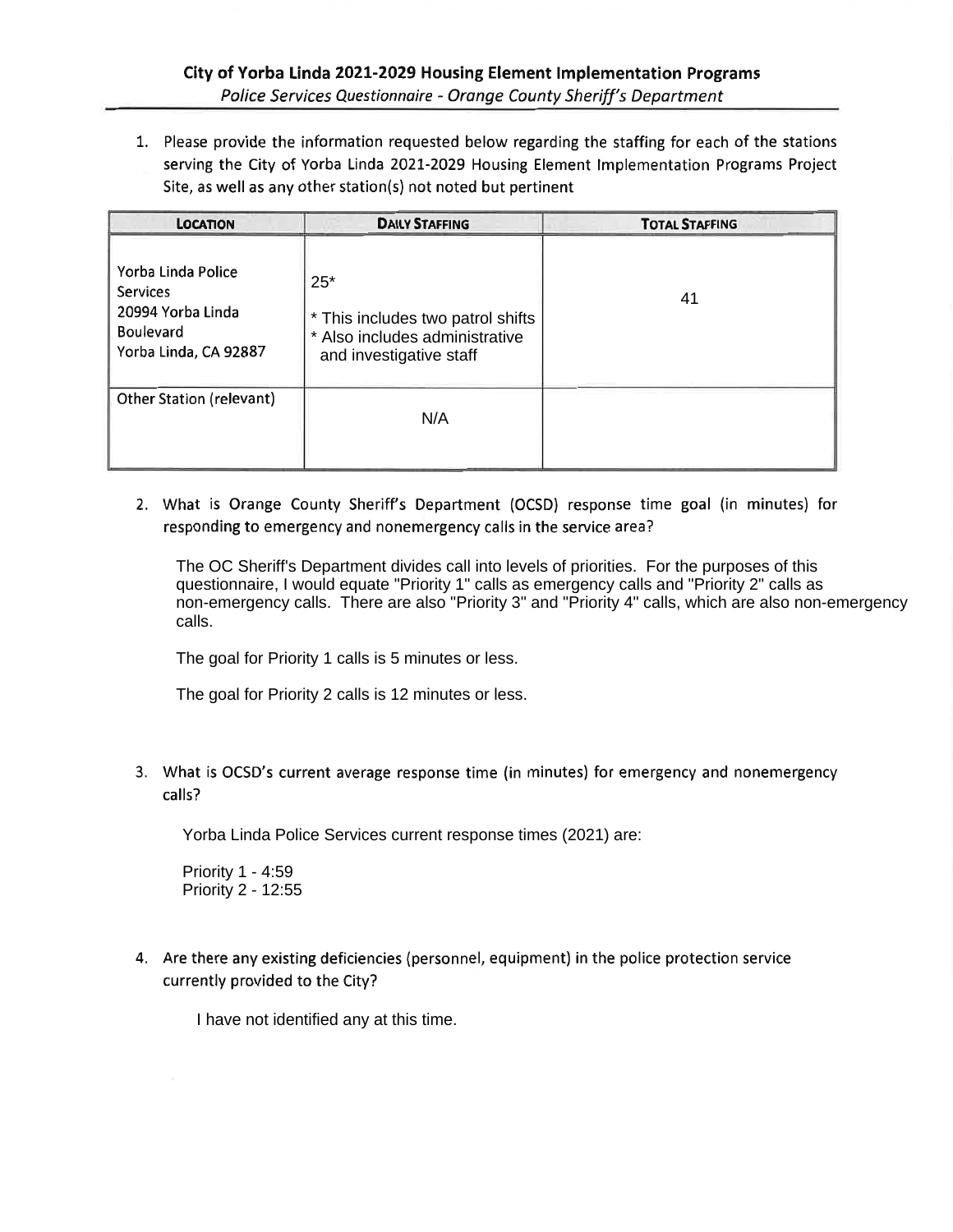5. Please summarize any plans for police improvement plans or expanded capacity (personnel, equipment), if any, that would serve the City.

There are not current plans for expanded capacity that I am aware of.

a. What are the funding sources for the planned improvements?

 $N/A$ 

6. Given the existing level of resources (stations, equipment, personnel), does OCSD anticipate that it will have adequate resources to meet the additional demands that would be generated as a result of development that would be accommodated by the City of Yorba Linda 2021-2029 Housing Element Implementation Programs project?

TBD. This would depend on the planned and actual increases. The Sheriff will work closely with the City of Yorba Linda to determine the proper level of law enforcement staffing based on best practices for population and crime statistics.

- a. If not, please summarize any additional resources that would be needed.
- 7. Will the OCSD be able to serve any known cumulative developments in addition to the proposed Project?

**TBD** 

b. Please summarize any additional resources (stations, equipment, personnel) needed.

Unknown/TBD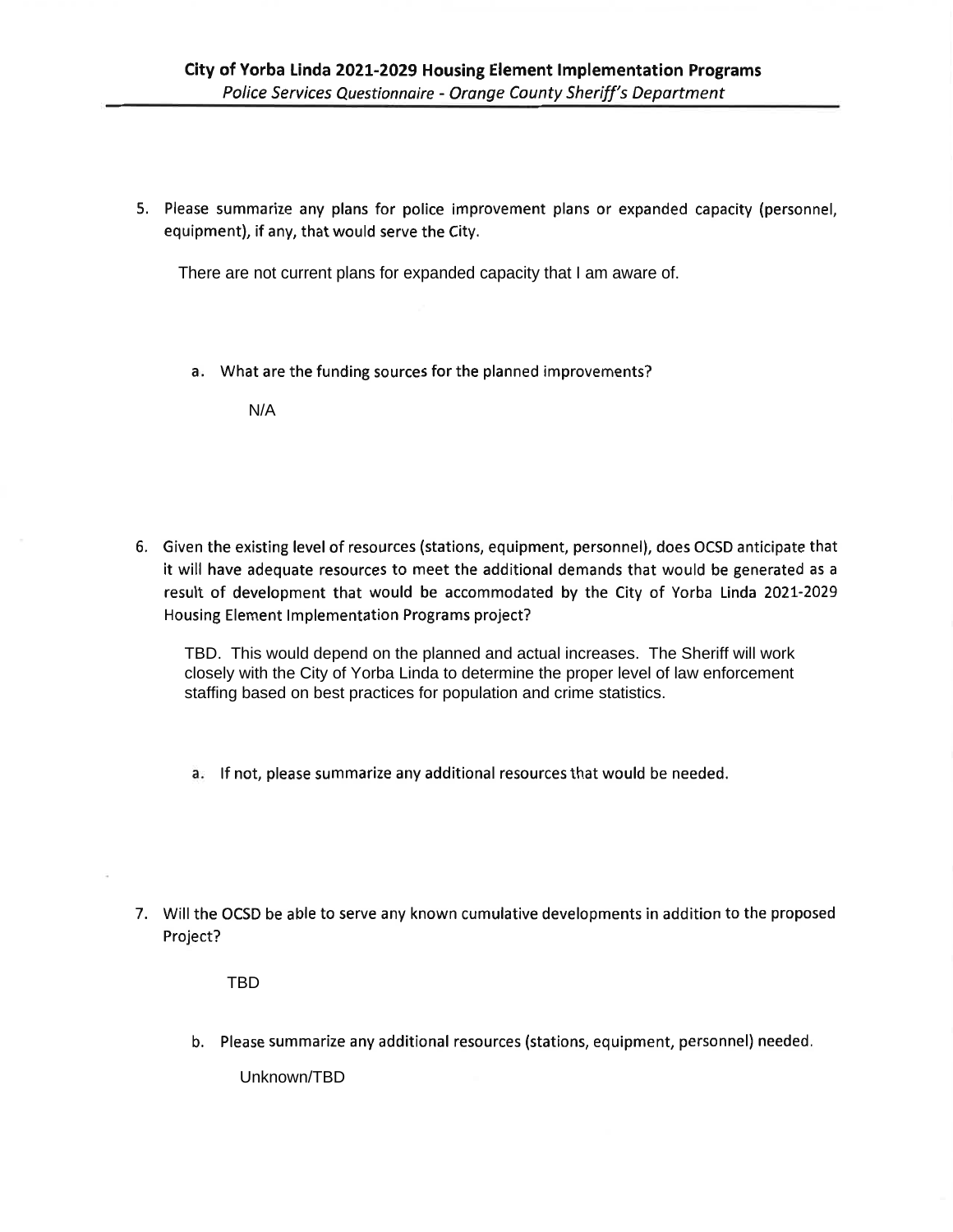8. What are the primary sources of funding for OCSD operations and improvements?

The City of Yorba Linda is the primary source of funding. A law enforcement contract is agreed upon and signed by the City and the County each fiscal year with a budget that allows for full cost recovery to the County to provide law enforcement services to Yorba Linda.

9. Please provide any additional comments and/or information you wish to make regarding police service in the City related to the Project.

The level of law enforcement staffing is determined by the Sheriff and the assigned City Chief in collaboration with the City partner. The City is responsible for all costs related to law enforcement services provided by the County.

## **Responses Prepared By:**

| Joses Walehwa                             |                                                                                                                                                                            | Captain      |  |
|-------------------------------------------|----------------------------------------------------------------------------------------------------------------------------------------------------------------------------|--------------|--|
| Name                                      |                                                                                                                                                                            | <b>Title</b> |  |
| <b>Orange County Sheriff's Department</b> |                                                                                                                                                                            | May 27, 2022 |  |
| Agency                                    | $\begin{array}{c} \begin{array}{c} \begin{array}{c} \begin{array}{c} \begin{array}{c} \end{array} \end{array} \end{array} \end{array} \end{array} \end{array} \end{array}$ | Date         |  |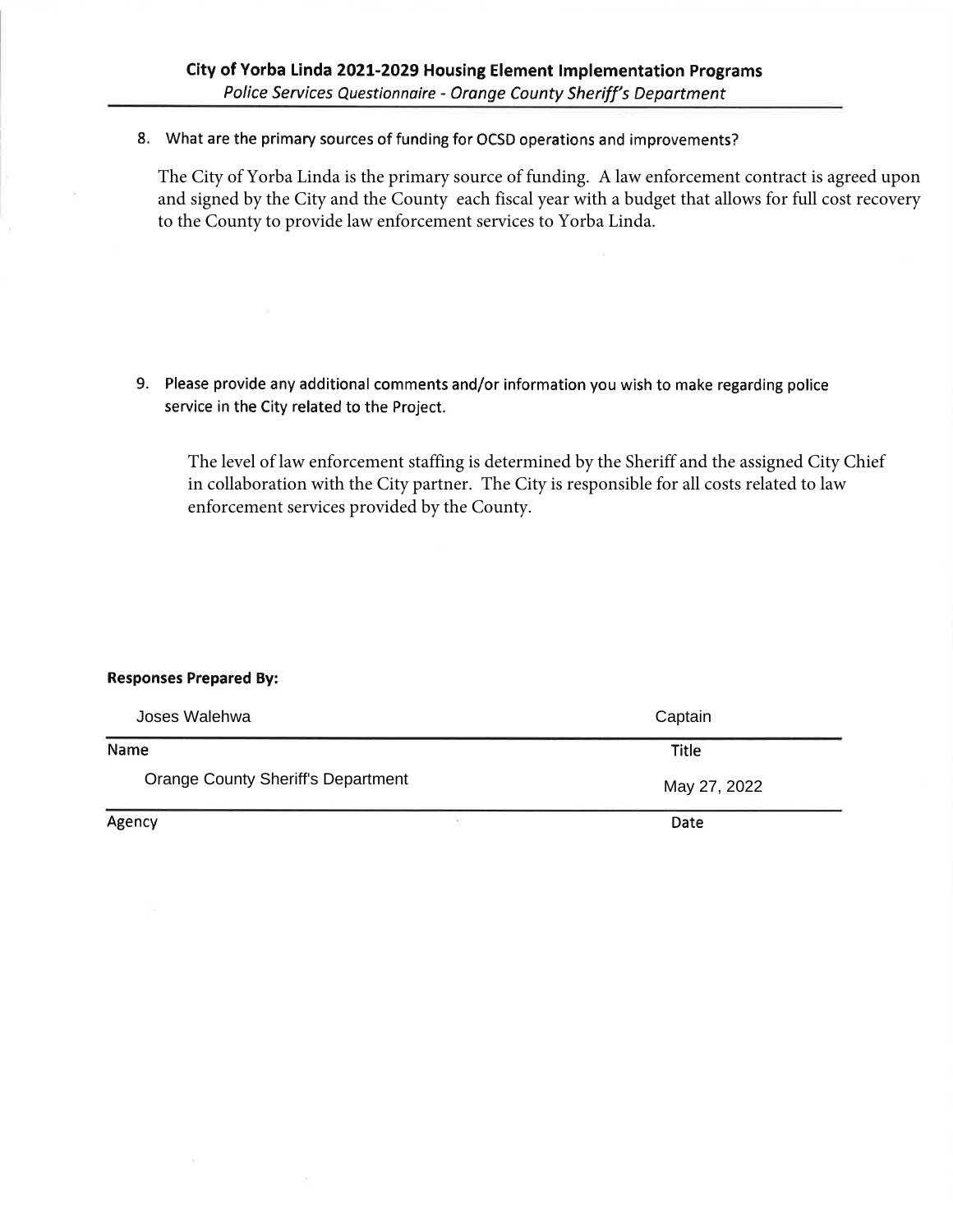1. Please provide the information requested below regarding the staffing, volume, square footage for the library serving the City.

| <b>LOCATION</b>    | <b>STAFF, FULL-TIME EQUIVALENT</b> | <b>VOLUME</b> | <b>SQUARE FOOTAGE</b> |
|--------------------|------------------------------------|---------------|-----------------------|
| Yorba Linda Public |                                    |               |                       |
| Library            |                                    |               |                       |
| 4852 Lakeview Ave  | $FTE=30.8$                         |               | 47.806                |
| Yorba Linda, CA    |                                    |               |                       |
| 92886              |                                    |               |                       |

Source: City of Beaumont General Plan

2. Are there any existing deficiencies (staff, library space, volumes) in the library service currently provided to the City?

There are no deficiencies.

3. Please summarize any plans for the library service improvements plans or expand capacity (personnel, equipment), if any, that would serve the CIty.

No plans for improvements or expansion.

a. What are the funding sources for the planned improvements?

4. Would buildout of the City of Yorba Linda 2021-2029 Housing Element Implementation Programs require construction of new or expanded libraries?

No.

a. If so, please provide any estimate of the additional square footage needed.